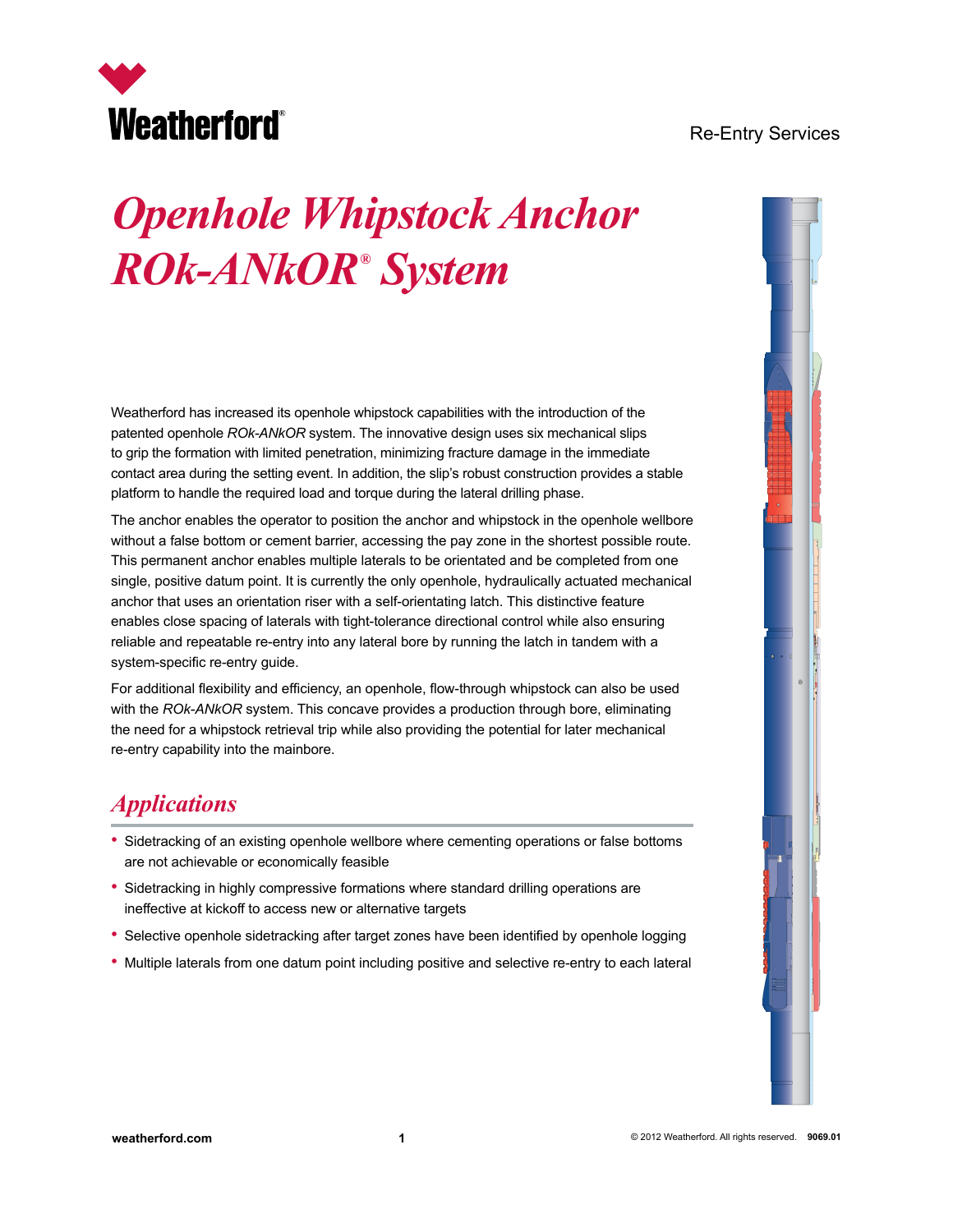

## *Openhole Whipstock Anchor ROk-ANkOR® System*

## *Features, Advantages and Benefits*

- This patented radial slip system grips the formation with six independent profiles, providing a solid foundation if a high load or torque is encountered during the drilling phase of the lateral, achieving multiple laterals with re-entry access from one permanent datum point.
- The slip interface reduces fracturing, highcompressive formations by limiting penetration and minimizing damage to the immediate contact area. The increased anchoring capability inhibits the formation from breakdown or fracture, preventing turning or skidding as well as delivering a permanent, rugged datum point for wells requiring intervention operations.
- The anchor has a 4 3/4-in. working ID, enabling intervention access to any lower productive zones for remedial operations, mitigating the need for special tool sizes to fit through standard bore.
- The latch assembly can be oriented repeatedly without disassembly, eliminating gyro trips in the re-entry phase, thereby reducing the risks inherent in oil production as well as nonproductive time.
- The orientation latch is splined in 4° increments, facilitating directional control and enabling the operator to choose the shortest route to the pay zone.
- With a 3.75-in. ID concave, the whipstock can remain in place, eliminating the retrieval procedure and enabling production and re-entry access to the main bore.
- The re-entry guide and the original whipstock use the same self-orientating latch, ensuring continued lowrisk, full-bore re-entry capability into any lateral wellbore.
- A diamond-impregnated matrix can be applied to create additional stick force, providing a cost-effective and reliable anchor solution for openhole geothermal multilateral applications.

## *Specifications*

| <b>Actuation method</b>                  | Hydraulic-running tool            |
|------------------------------------------|-----------------------------------|
| Openhole operating range<br>(in./mm)     | 8-1/2 to 10-1/4<br>215.9 to 260.4 |
| Orientation riser OD (in./ <i>mm</i> )   | 8.25<br>209.5                     |
| ROk-ANkOR OD (in./mm)                    | 8.25<br>209.5                     |
| Maximum working<br>ROK-ANKOR ID (in./mm) | 4.75<br>120.6                     |
| ROK-ANKOR slip material                  | 4130/4145 (22 HRc Max)            |
| ROK-ANKOR body material                  | 4140/4142 (18 to 22 HRc)          |
| Load capacity ( $\lfloor b/kg \rfloor$ ) | 100,000<br>45,359                 |
| Torque capacity (ft/lb, N•m)             | 10,000<br>13,558                  |

#### **Hydraulic-Running Tool**

| Maximum running OD (in./ <i>mm</i> ) | 6.25<br>158.7 |
|--------------------------------------|---------------|
| Minimum running ID (in./ <i>mm</i> ) | 2.00<br>50.8  |
| Running-tool shear release           | 60,000        |
| (lb/kg)                              | 27.216        |
| Hydraulic differential to set        | 3,000         |
| (psi/kPa)                            | 20.684        |

**weatherford.com 2**